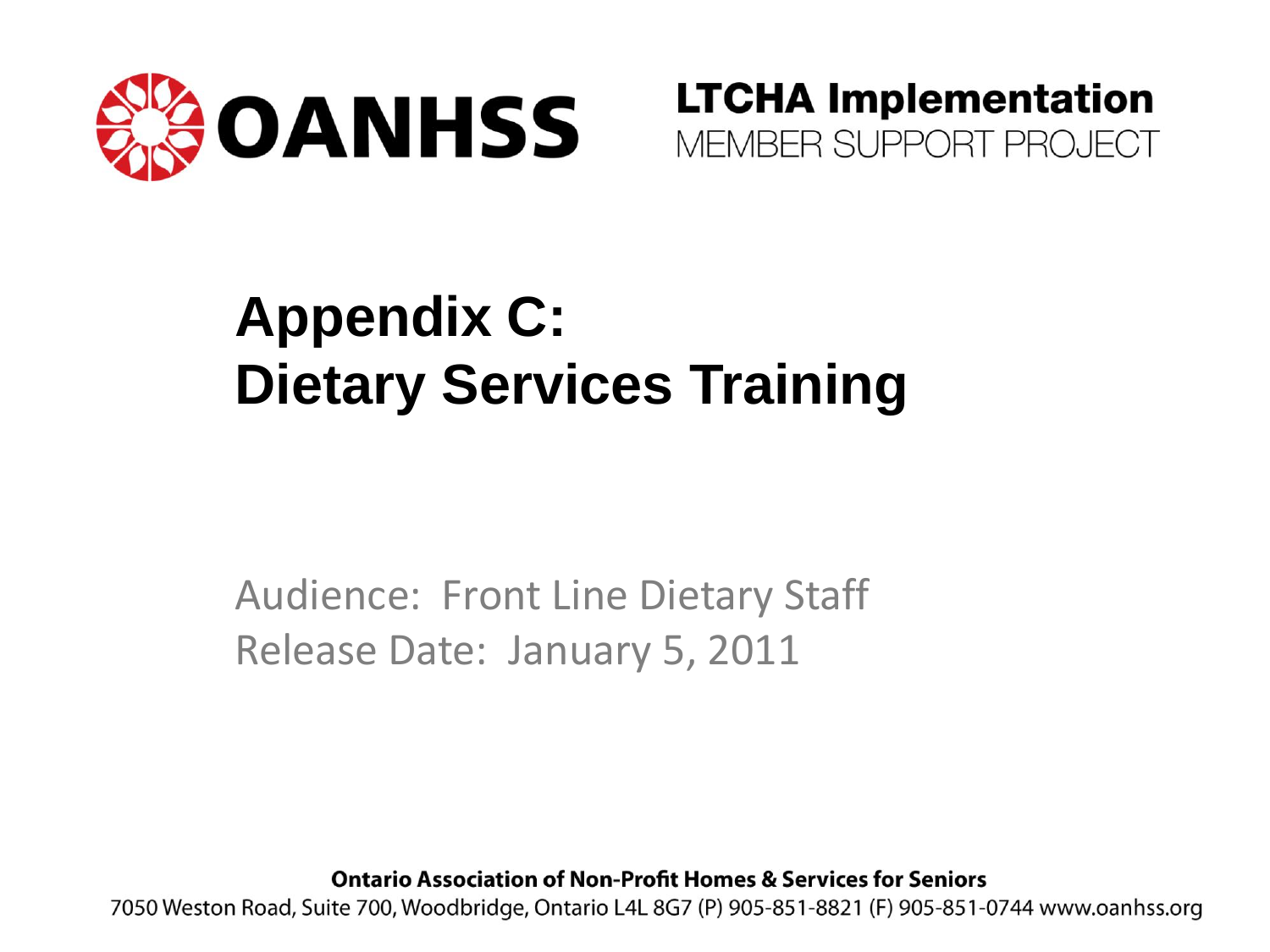#### **Facts Impacting Dietary Services for Frail LTC Resident**

- Residents in LTC are frail
- Residents may be at increased risk of malnutrition due to chronic illnesses, oral issues, thinking or memory decline, and/or reduction of independence
- Malnutrition can be difficult to diagnose

**LTCHA Implementation** MEMBER SLIPPORT PROJECT

• Life losses and changes may impact residents

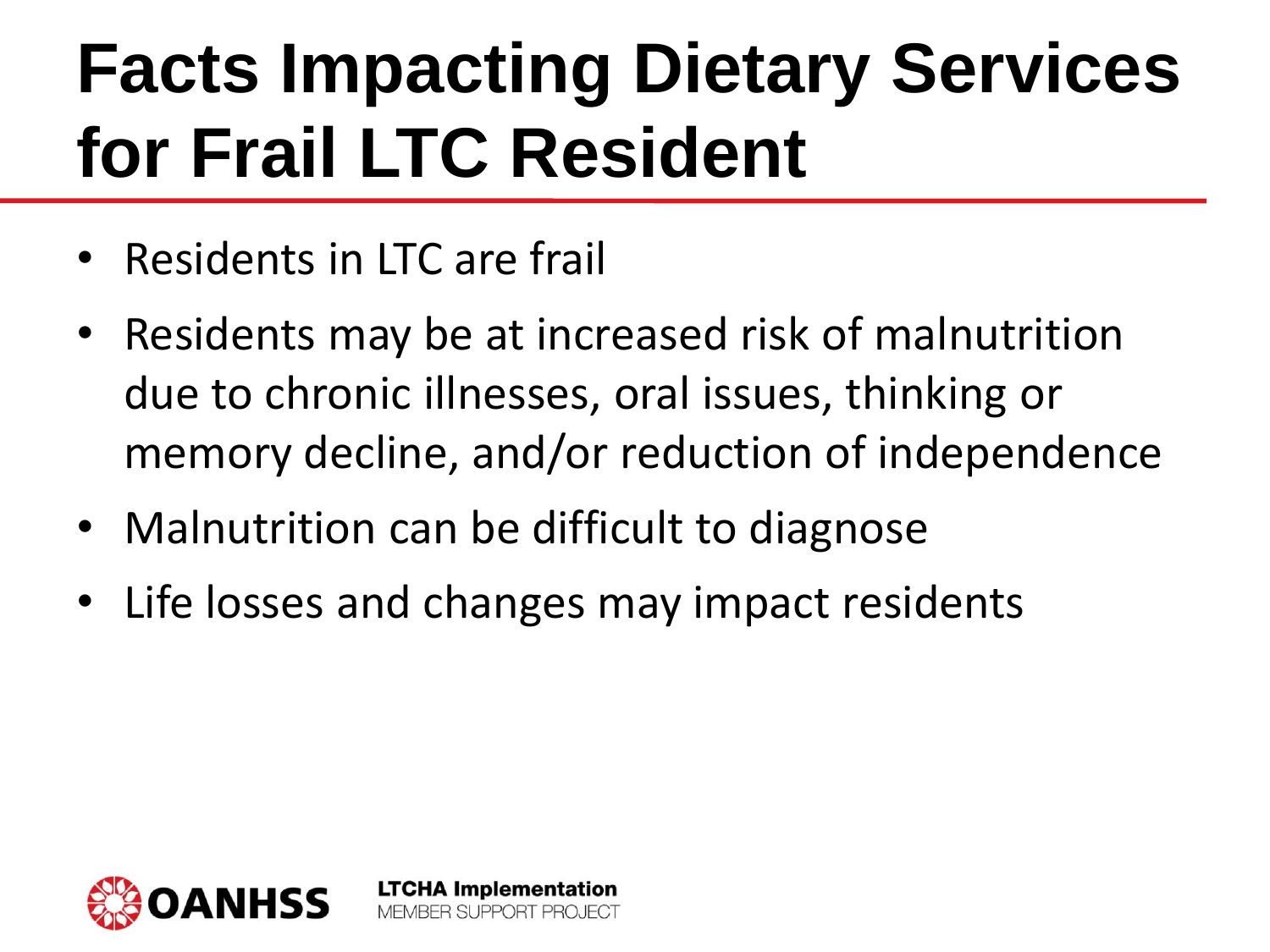# **Training Objectives**

#### **Understanding the impact of actions on resident wellbeing:**

- You can increase, maintain or support the resident's enjoyment and participation in the dining room and snack experience
- You can reduce risk factors that may decrease resident's nutrition and hydration intake and enjoyment
- You can support the resident to live in a home where needs are respected and met, by understanding the importance of choice and encouragement

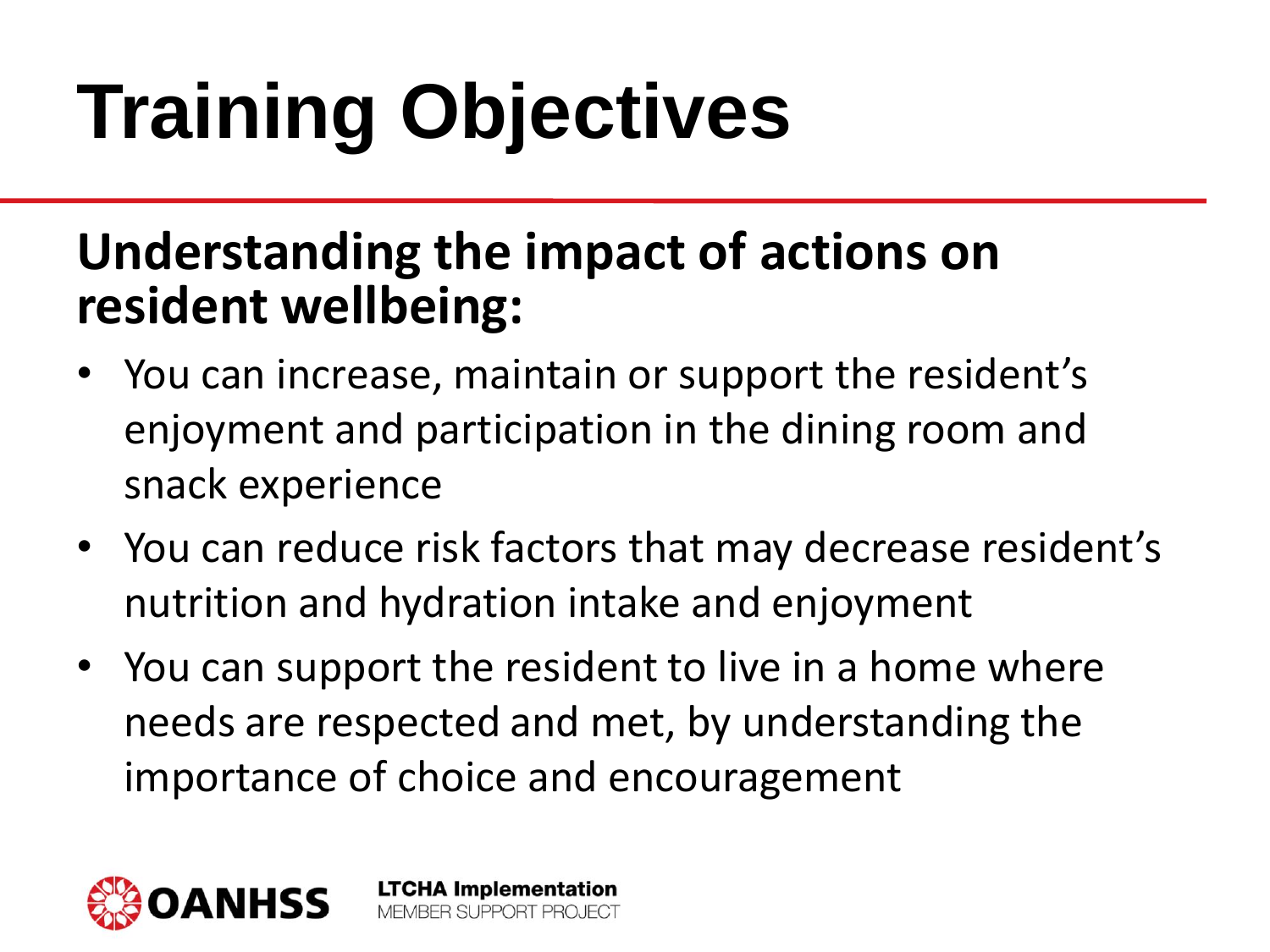#### **Program Nutrition and Dietary Services and Hydration**

- To ensure residents daily nutrition and hydration needs are met consistently
- To plan and deliver nutritious meals and snacks and ensure sufficient fluids are provided
- To identify, mitigate and manage risks related to nutrition and hydration and dietary services
- To monitor, residents' weights, food and fluid intake and skin integrity
- To ensure best practices related to dining service, menu planning and food production

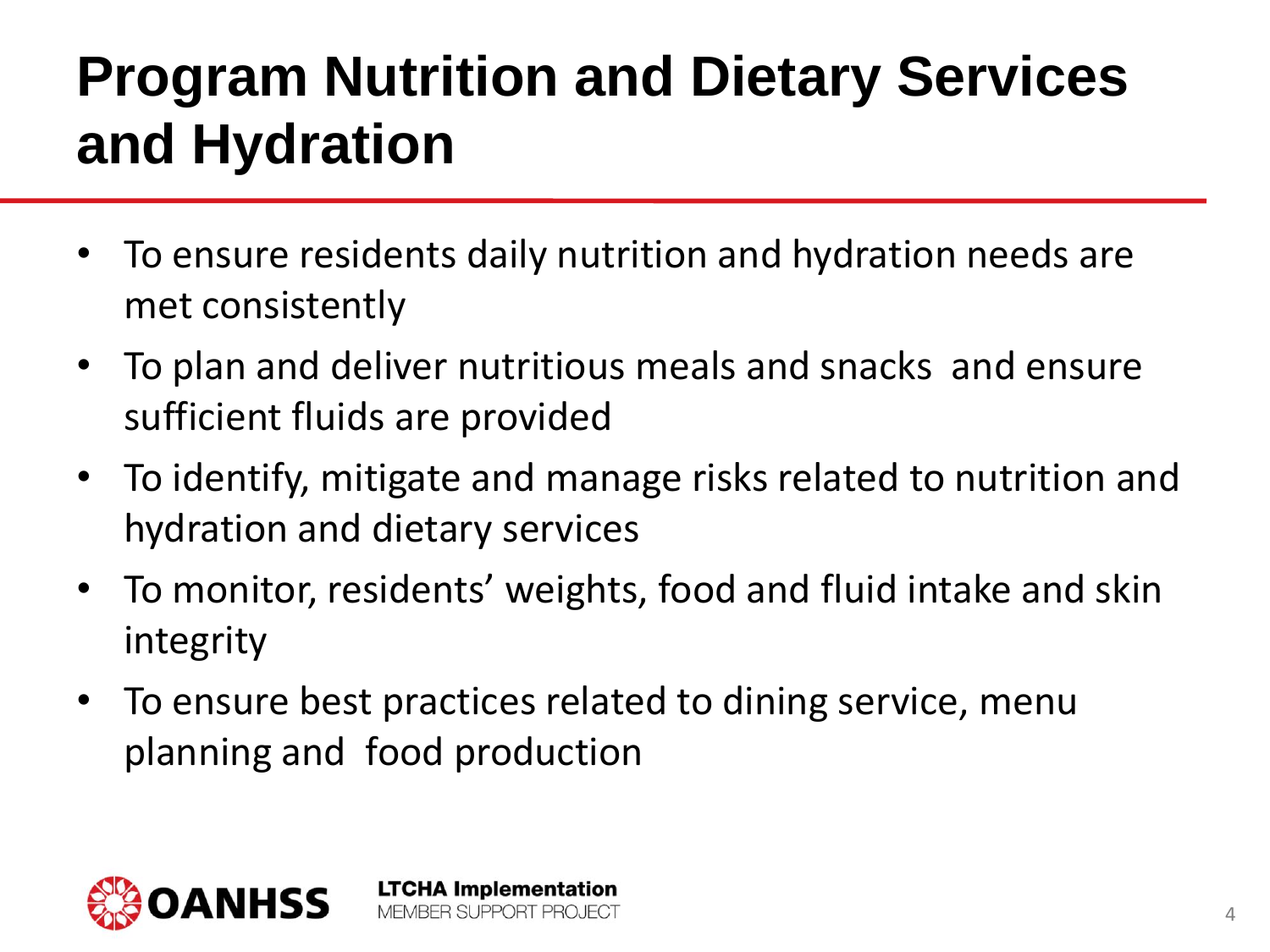## **Dietary Services**

- Menu planning
- Food production including supplies and equipment

**LTCHA Implementation** MEMBER SUPPORT PROJECT

• Dining and snack service - including supplies and equipment

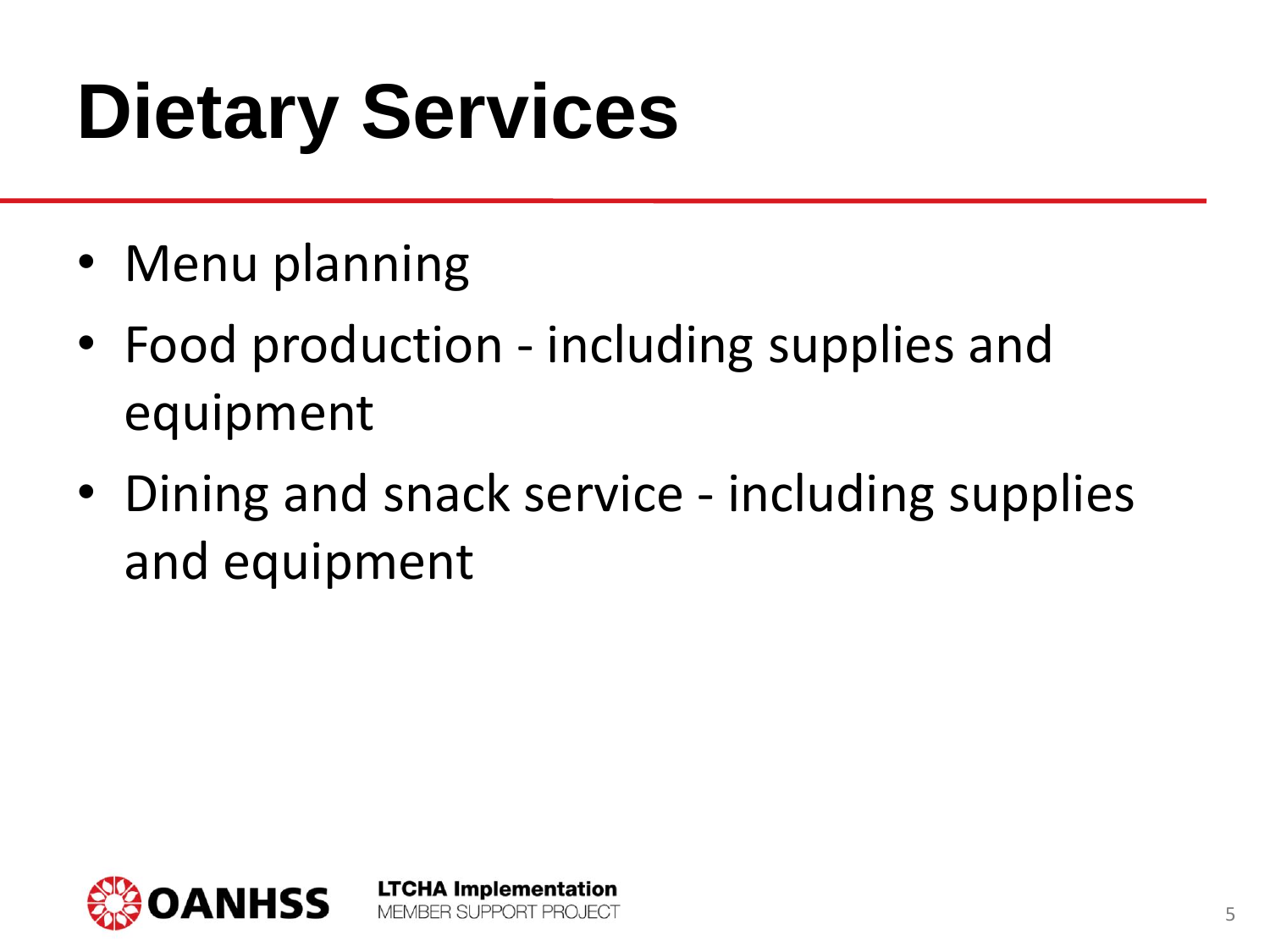## **Food and Fluids Production**

#### **Staff will:**

- Store food, prepare meals and beverages and serve meals safely
- Follow standardized recipes and production sheets when cooking and preparing meals and snacks
- Defrost food correctly and cook and maintain food at the correct temperature during food preparation
- Document meal substitutions in the menu and production sheets
- Preserve the taste, nutritive value, appearance and food quality when preparing food

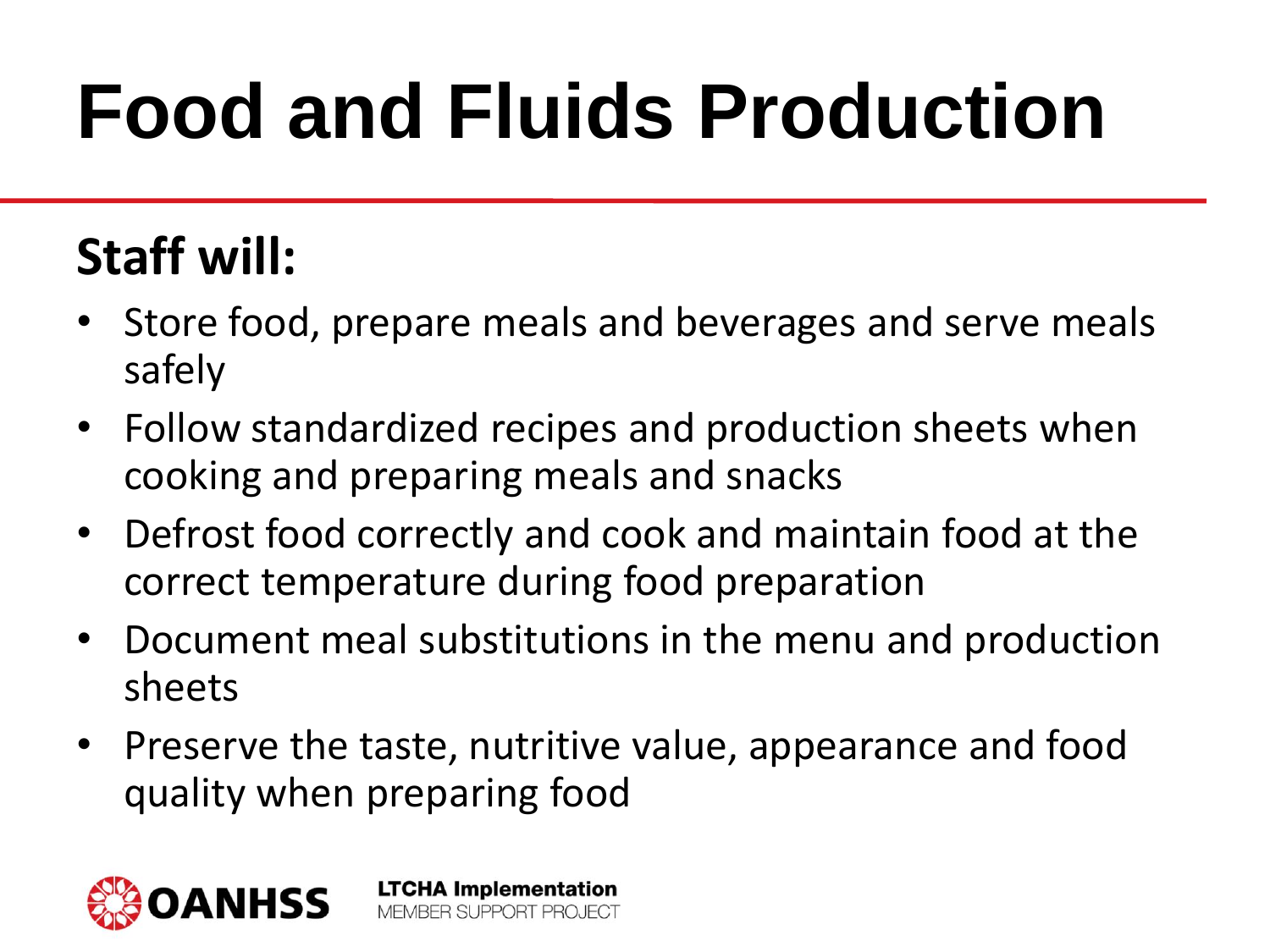## **Infection Control**

#### **Staff will:**

- Take and record fridge and freezer temperature in line with policy
- Report any temperatures outside the accepted limits
- Be aware of, and work within, infection control policies to store, produce and serve resident food:

- Hand washing on entering the kitchen or serving area.
- Follow policy and procedure for defrosting food. Do not defrost under the hot tap.

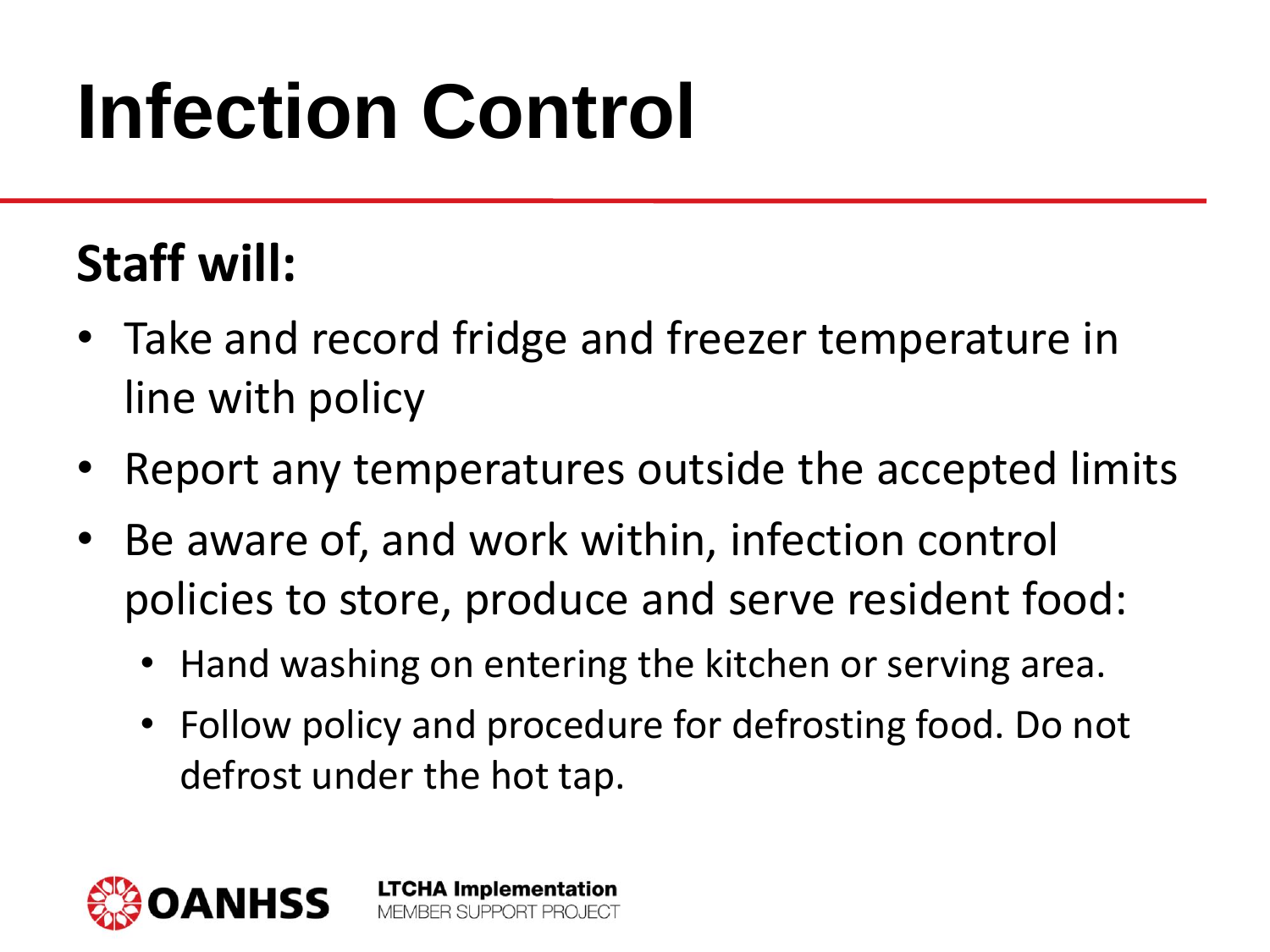### **Infection Control...cont'd**

- Use gloves according to policy and change as required
- Complete detailed cleaning and sanitizing of all areas and equipment according to schedule
- Place all perishable foods in the appropriate fridge/freezer

- Remember all cold drinks must be served below 5 C
- If ill, do not report for duty. Always report symptoms of gastric illness to your supervisor.

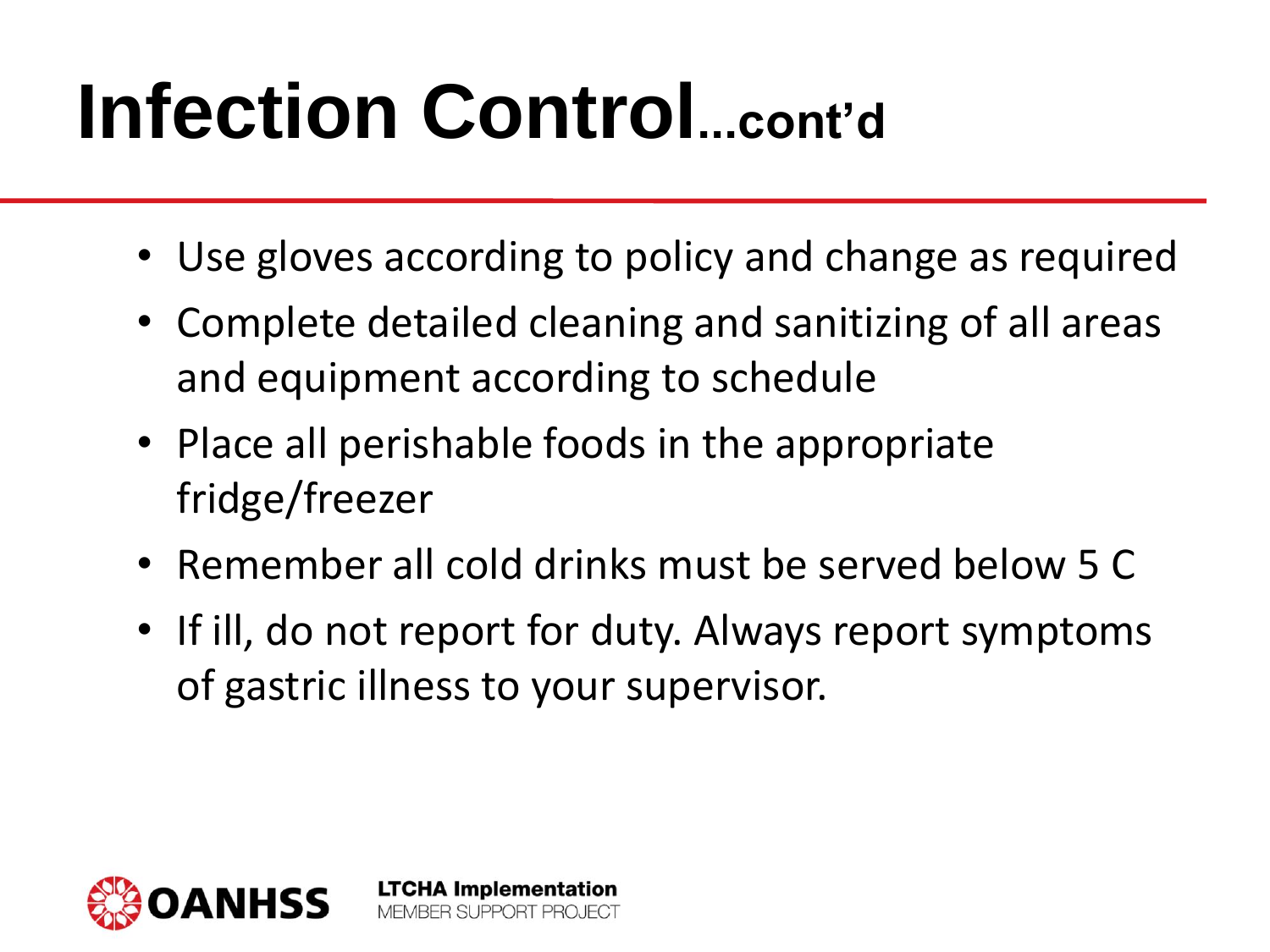### **Infection Control...cont'd**

- Staff must store food in line with policy. For example raw meat, especially chicken, must be stored separately to reduce the risk of cross contamination to other foods
- Temperature checking and maintenance of temperatures are high priority at various points of food production and serving:
	- Temperatures are checked in the cooking process and must reach specific temperatures according to cooking instructions

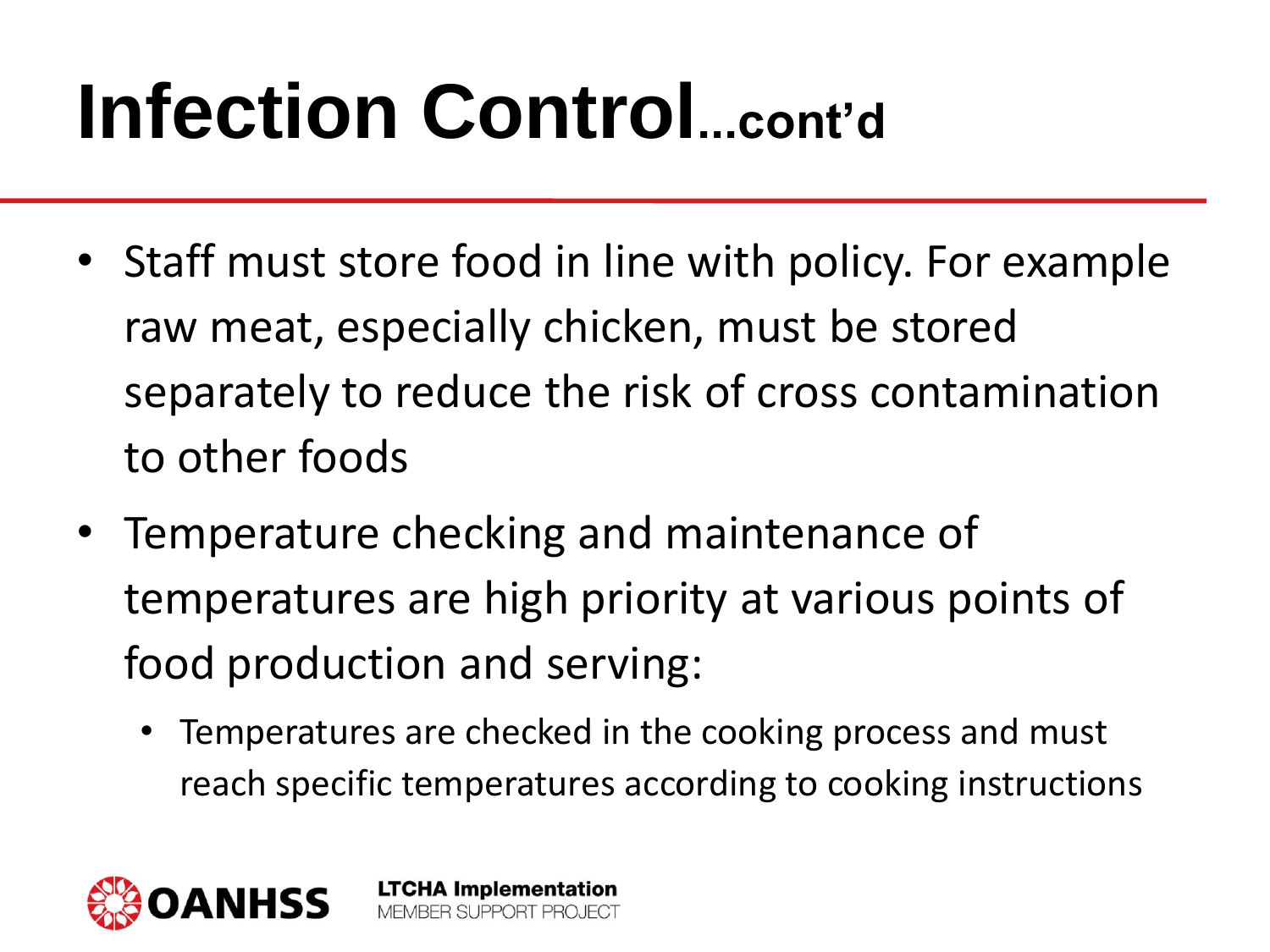### **Infection Control...cont'd**

- Temperatures are checked at the retherm and/or the servery area
- Food must be served to the resident at a palatable temperature
- When a resident receives a tray in bed the food must be at the correct temperature
- Staff save, date and store food samples for one week after the item is served

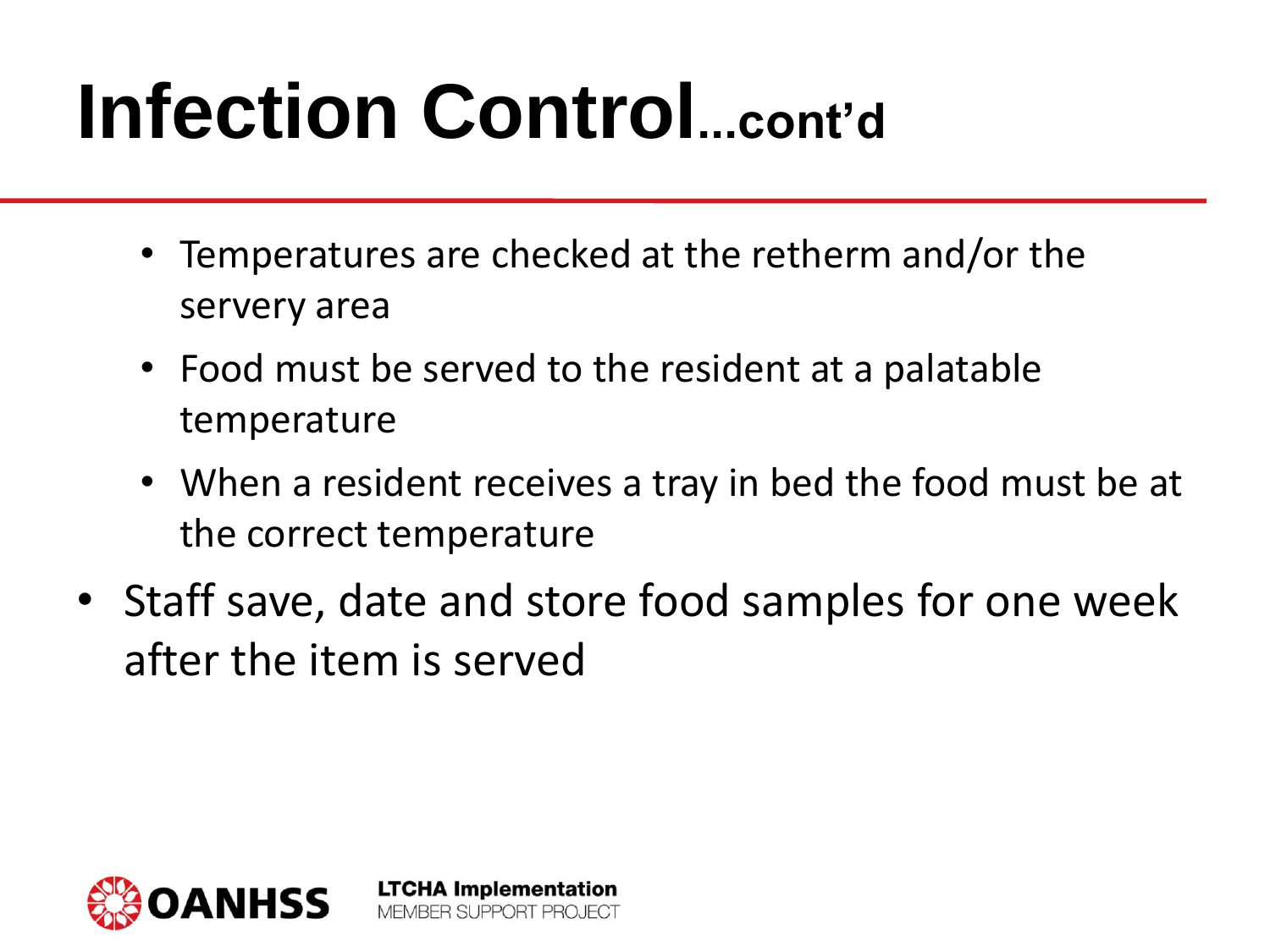## **Dining Room Service**

#### **Dietary Staff will:**

- Check that food received in serving area is as on the menu (including alternatives and texture-modified diets)
- Check and record the hot food temperatures. If not at right temperature, take corrective actions
- Check that cold drinks are kept below 5C

**LTCHA Implementation** MEMBER SUPPORT PROJECT

Review recent messages relating to any resident changes and have the residents' dietary plans ready to use

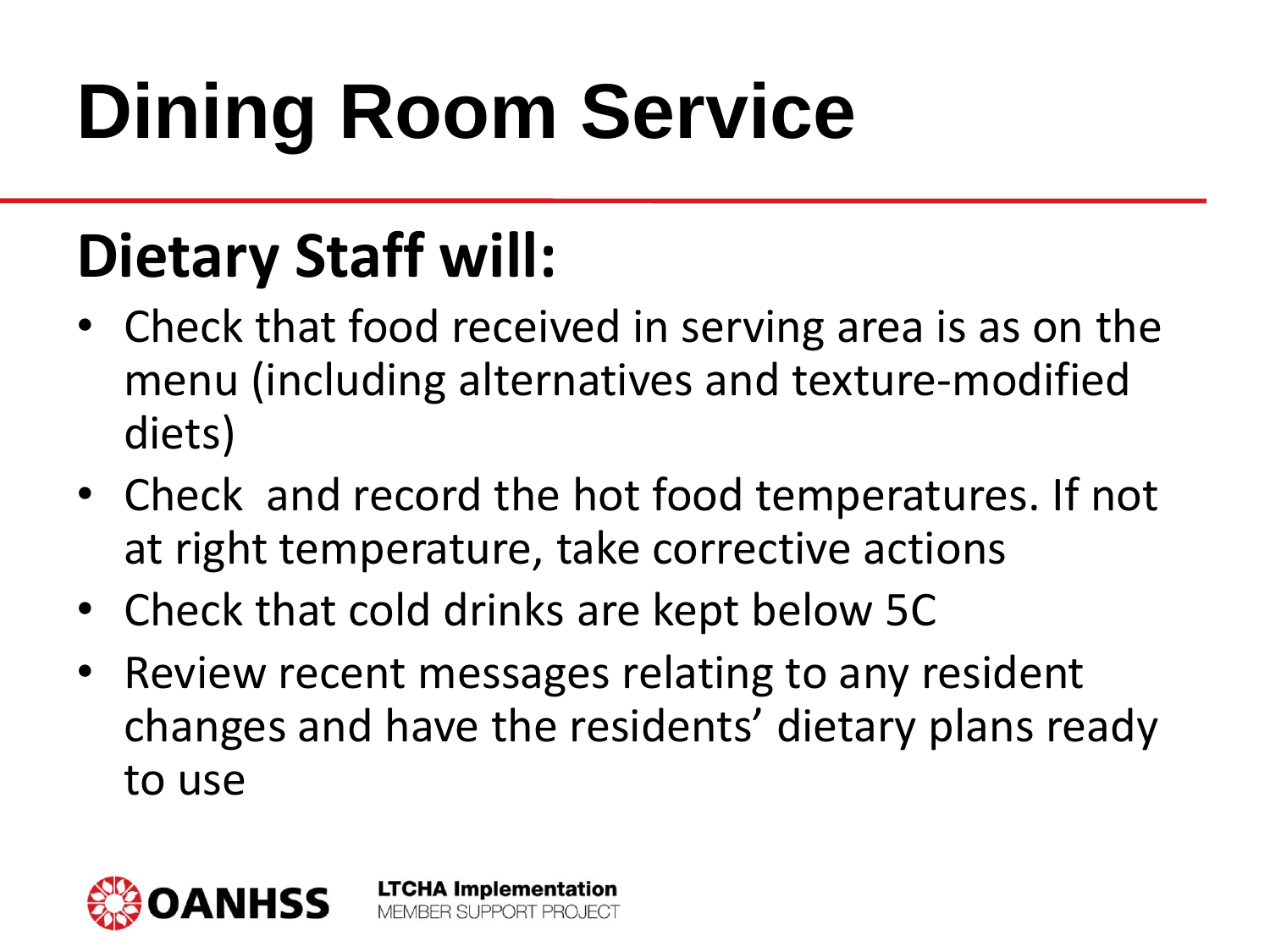## **Dining Room Service...cont'd**

- Serve the meal course by course and offer the resident choice of menu and beverage
- Follow the rotational/table serving plan developed by the home
- Serve the correct menu for the resident using the correct size serving utensils and referring to the resident's dietary plan
- Communicate with staff delivering the meal to the resident to ensure that the correct resident gets the correct diet

**LTCHA Implementation** 

MEMBER SUPPORT PROJECT

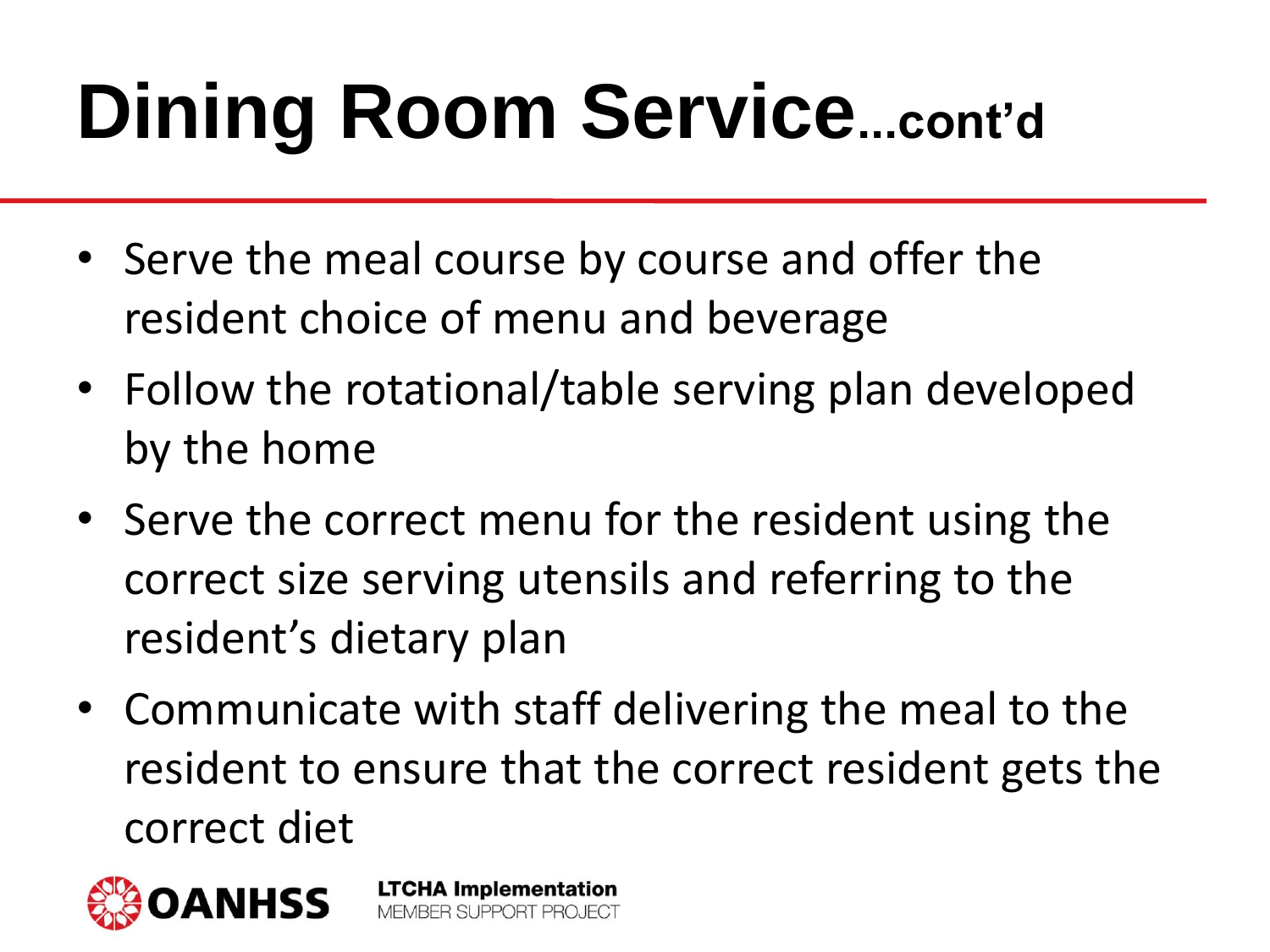## **Dining Room Service...cont'd**

- Follow the dining room routines and participate in assigned duties (e.g. offering tea and coffee to the resident)
- Serve a meal for a resident requiring assistance when a person is ready to assist the resident
- At all times engage the resident and provide service in a quiet, respectful manner
- Refrain from personal conversations with other staff during the meal service

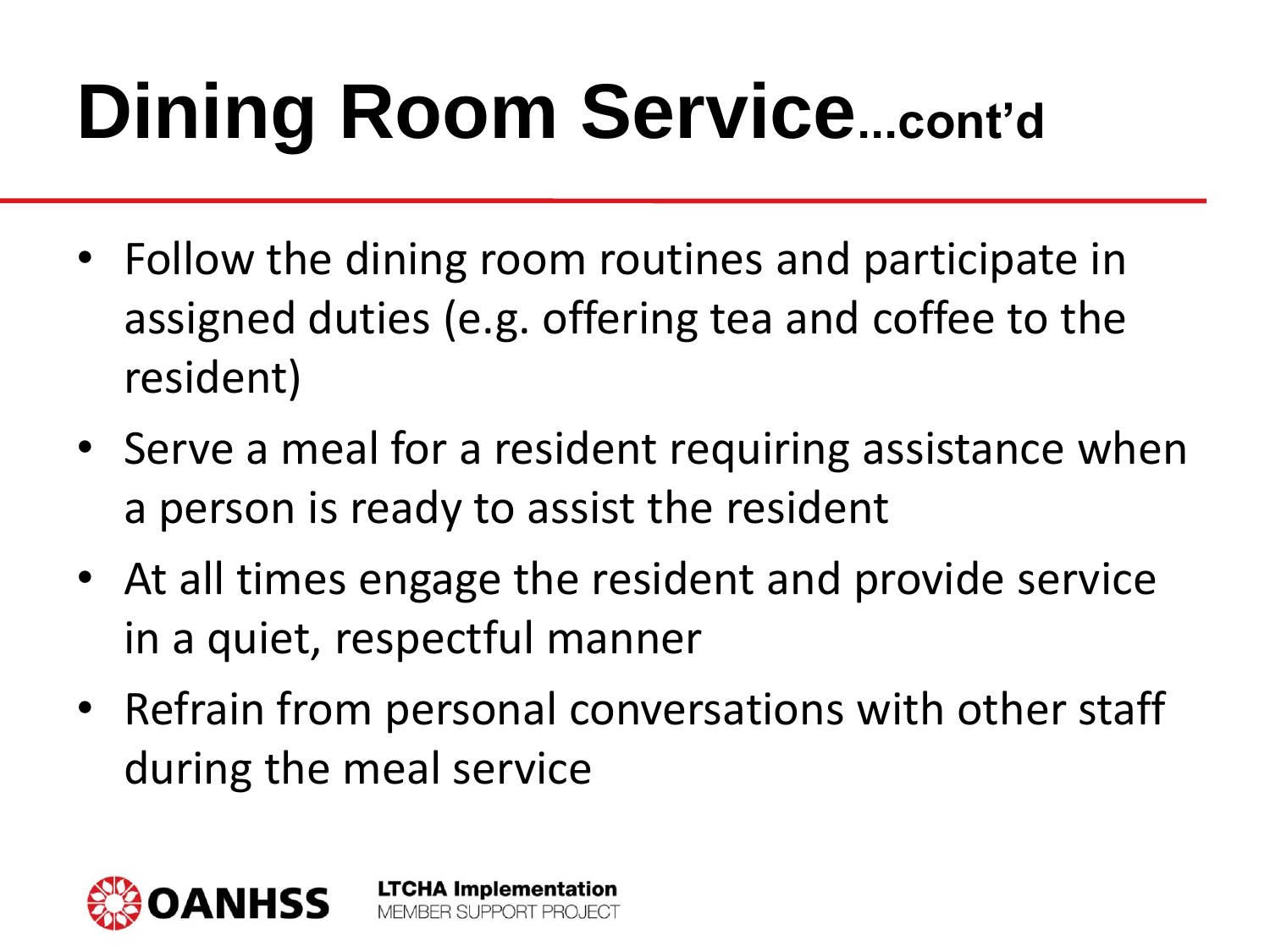# **Sanitization and Cleaning**

#### **Sanitizing and Cleaning Duties:**

- Follow the cleaning and sanitizing schedule
- Use the correct solution and dilution to clean all areas and equipment
- Use protective gear if diluting chemicals
- Check that chemicals are labelled and stored according to policy and are not accessible to residents – follow WHMIS training
- Report any items requiring repair and maintenance

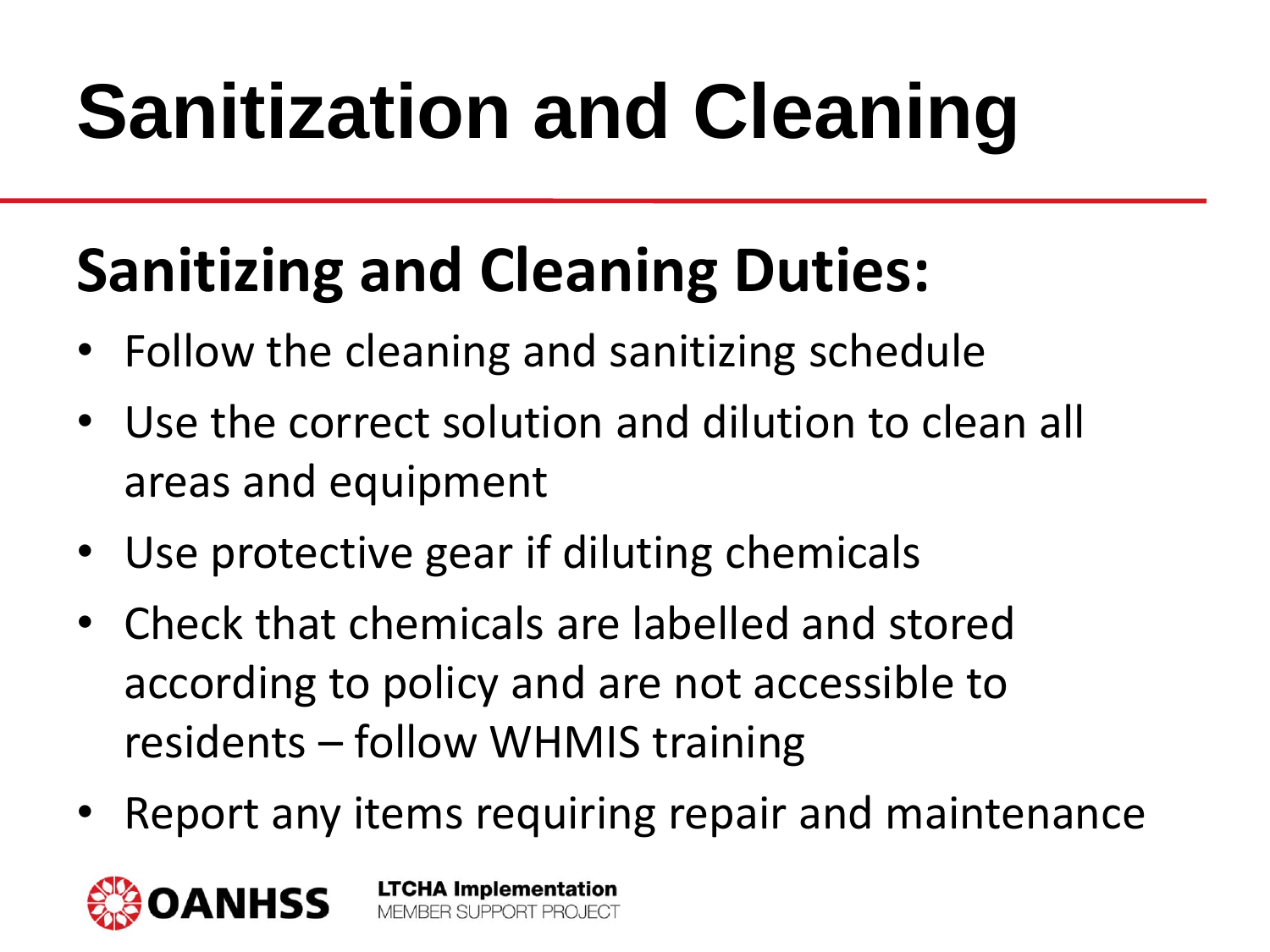#### **Snack Service**

#### **Dietary Staff will:**

- Prepare snacks for the residents, respecting the menu plan and residents' choices
- Maintain snacks and beverages at safe temperatures
- Provide nourishments according to resident's plan of care
- Report any concerns to Nutrition Manager